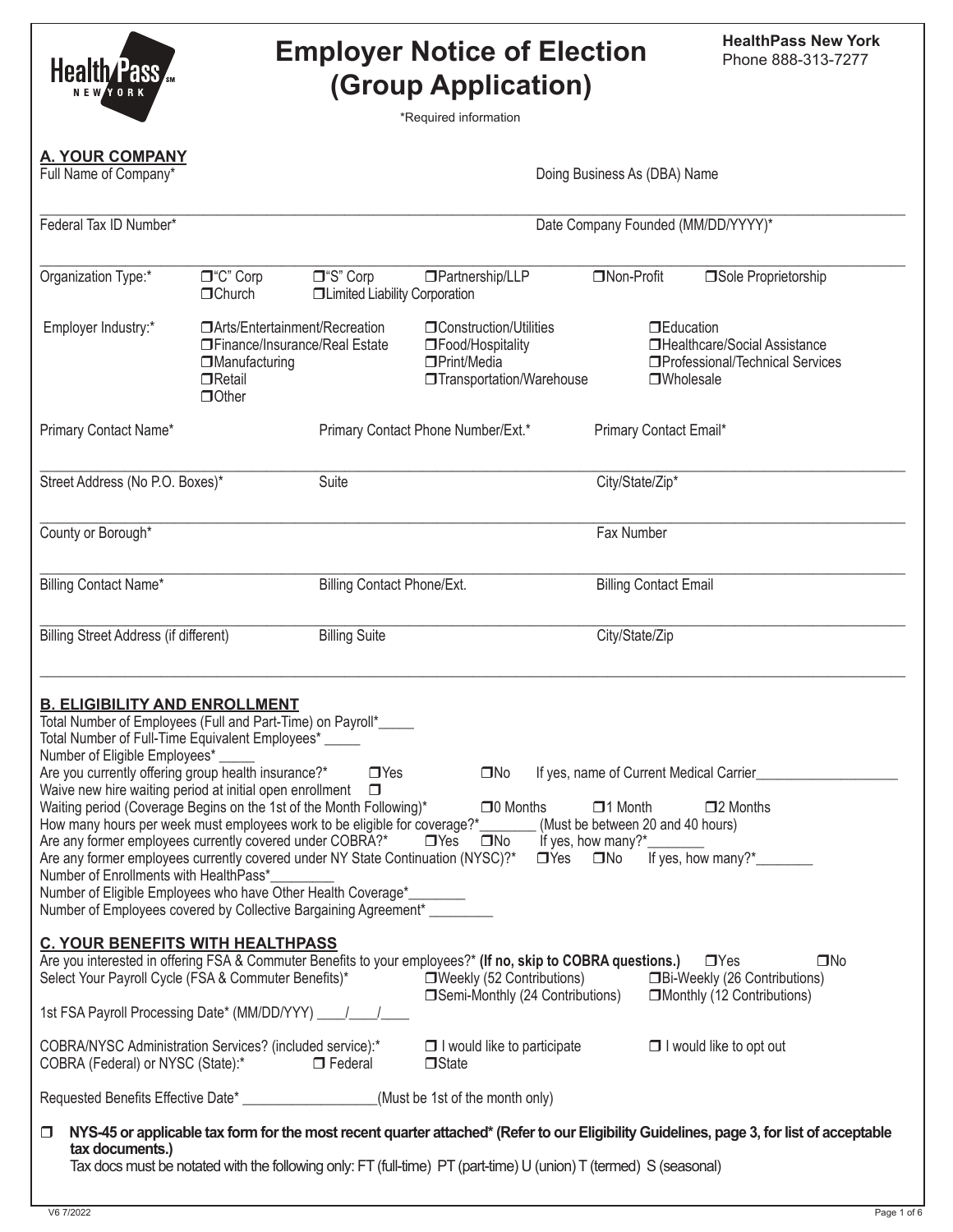| Broker commission splits must total 100%.                                                     | <b>D. BROKER AND GA INFORMATION</b> |                                                                                                                                                                                            |                                                                                                                                                                                                                                                                         |                                                                                                                                                                                                                                                                                                                       |
|-----------------------------------------------------------------------------------------------|-------------------------------------|--------------------------------------------------------------------------------------------------------------------------------------------------------------------------------------------|-------------------------------------------------------------------------------------------------------------------------------------------------------------------------------------------------------------------------------------------------------------------------|-----------------------------------------------------------------------------------------------------------------------------------------------------------------------------------------------------------------------------------------------------------------------------------------------------------------------|
|                                                                                               |                                     |                                                                                                                                                                                            |                                                                                                                                                                                                                                                                         | $\frac{0}{0}$                                                                                                                                                                                                                                                                                                         |
|                                                                                               |                                     |                                                                                                                                                                                            |                                                                                                                                                                                                                                                                         |                                                                                                                                                                                                                                                                                                                       |
|                                                                                               |                                     |                                                                                                                                                                                            |                                                                                                                                                                                                                                                                         |                                                                                                                                                                                                                                                                                                                       |
|                                                                                               |                                     |                                                                                                                                                                                            |                                                                                                                                                                                                                                                                         |                                                                                                                                                                                                                                                                                                                       |
| <b>Medical Plans</b><br>or all plans will be made available.                                  |                                     | <b>E. MEDICAL AND ANCILLARY PLAN OFFERINGS</b>                                                                                                                                             |                                                                                                                                                                                                                                                                         | Choose the medical plans you would like to offer to your employees for the upcoming policy year. You may choose to offer all plans or a select number of<br>plans, though it is recommended to allow employees access to the full portfolio. At every policy renewal you must re-establish the medical plans to offer |
| employees must enroll with a HealthPass medical plan.                                         |                                     | Base Carrier Offerings: EmblemHealth, Healthfirst, Oxford (Metro only)                                                                                                                     |                                                                                                                                                                                                                                                                         | HealthPass Participation Requirements: 75% of the eligible employees must either enroll in HealthPass or submit a valid waiver. 20% of the total eligible                                                                                                                                                             |
| To include Oxford - Liberty Plans                                                             |                                     |                                                                                                                                                                                            | Liberty Participation Requirements: 75% of the eligible employees must either enroll in HealthPass or submit a valid waiver. 60% of the total eligible<br>employees, after valid waivers, must enroll in a combination of Oxford - Liberty and/or Oxford - Metro plans. |                                                                                                                                                                                                                                                                                                                       |
| <b>Select one:</b>                                                                            |                                     | $\Box$ I would like to offer all plans                                                                                                                                                     | □I have selected the plans I would like to offer below                                                                                                                                                                                                                  |                                                                                                                                                                                                                                                                                                                       |
| <b>EmblemHealth Plans</b>                                                                     |                                     |                                                                                                                                                                                            |                                                                                                                                                                                                                                                                         |                                                                                                                                                                                                                                                                                                                       |
| <b>Bridge Platinum PPO</b><br><b>OPrime Platinum Premier</b><br>□Select Care Platinum Premier |                                     | Bridge Gold PPO<br>□ Prime Gold Premier<br><b>Prime Gold Value</b><br><b>Bridge Gold Virtual</b><br>Select Care Gold Premier<br>Select Care Gold Value<br><b>I</b> Millennium Gold Virtual | □ Prime Silver Premier<br>Select Care Silver Premier<br>Select Care Silver Value<br><b>IDMillennium Silver Value G</b><br>□ Prime Silver HSA                                                                                                                            | □ Prime Bronze HSA<br>Select Care Bronze Premier<br>Select Care Bronze Value<br><b>IDMillennium Bronze Premier G</b><br>Millennium Bronze Value G                                                                                                                                                                     |
| <b>Healthfirst Plans</b>                                                                      |                                     |                                                                                                                                                                                            |                                                                                                                                                                                                                                                                         |                                                                                                                                                                                                                                                                                                                       |
| Platinum Pro EPO                                                                              |                                     | □ Gold 1350 Pro Plus EPO                                                                                                                                                                   | Silver Pro EPO<br>Silver 40/75/4700 Pro EPO                                                                                                                                                                                                                             | □ Bronze Pro EPO HSA<br>□Bronze 5250 Pro EPO<br>□ Bronze 6850 Pro EPO HSA<br>□Bronze 8225 Pro EPO                                                                                                                                                                                                                     |
| <b>Oxford Metro Plans</b>                                                                     |                                     |                                                                                                                                                                                            |                                                                                                                                                                                                                                                                         |                                                                                                                                                                                                                                                                                                                       |
| N/A                                                                                           |                                     | Metro Gold EPO 25/40 G<br>Metro Gold EPO 25/40                                                                                                                                             | Metro Silver EPO 30/80 G<br>Metro Silver EPO 50/100 ZD                                                                                                                                                                                                                  | □Metro Bronze HSA 7000 G                                                                                                                                                                                                                                                                                              |
| <b>Oxford Liberty Plans</b>                                                                   |                                     |                                                                                                                                                                                            |                                                                                                                                                                                                                                                                         |                                                                                                                                                                                                                                                                                                                       |
|                                                                                               |                                     | Oxford - Metro plans within the same selected metal tier.                                                                                                                                  | To include Oxford – Liberty Plans, see above Liberty Participation Requirements. If the group does not meet the Oxford – Liberty Participation                                                                                                                          | Requirements at open enrollment: the group must either increase their Oxford enrollment to meet the 60% participation OR those enrollees selecting<br>Oxford - Liberty must select another plan through HealthPass. If an alternative plan is not selected, the Oxford - Liberty enrollees will be mapped into        |
| <b>U</b> Liberty Platinum EPO                                                                 |                                     | Liberty Gold EPO 30/60<br>□ Liberty Gold EPO 30/60 G<br>Liberty Gold EPO 25/50 ZD<br>Liberty Gold HSA 1500 Motion                                                                          | □Liberty Silver EPO 25/50 G<br>□Liberty Silver EPO 40/70<br>□Liberty Silver EPO 50/100 ZD<br>□Liberty Silver HSA 4000 Motion                                                                                                                                            | □Liberty Bronze HSA 5750                                                                                                                                                                                                                                                                                              |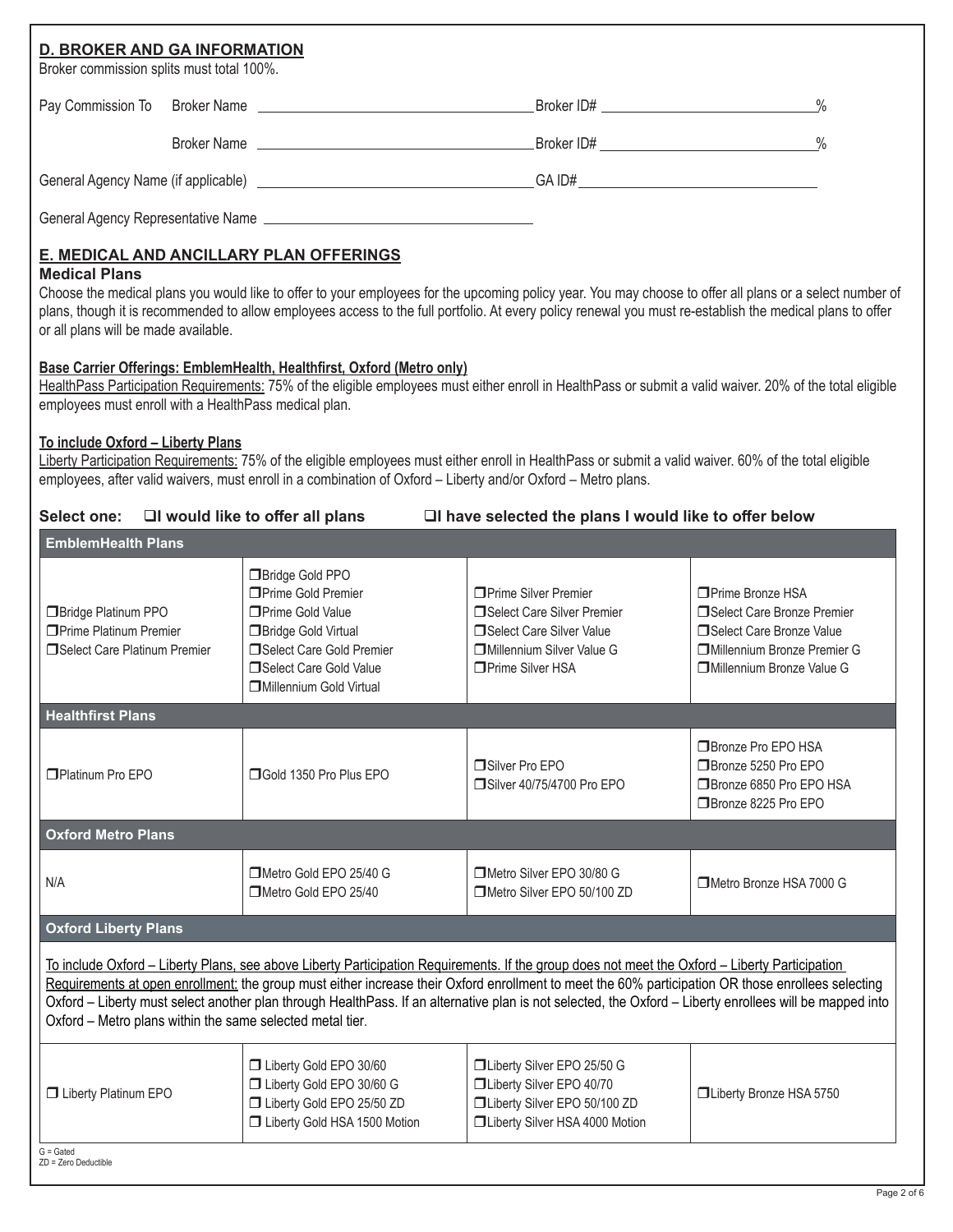## **Dental Plans**

Choose one dental package you would like to offer to your employees for the upcoming policy year. If you choose not to offer dental at this time, current and future employees will be unable to enroll until your next open enrollment. At every policy renewal you will be able to re-establish the plans to offer.

| <b>Dental Options</b>                                                                                                               | aran a arribra laaa rinn wa arrama ta arrian arrin laar riasti abari amammarin si a rai laana han rinn wa ama ta ra aataminari tira bianna ta<br>□Package 1 (In-Network plans only):<br>Guardian Managed DentalGuard DHMO<br>Guardian Managed DentalGuard DHMO Plus<br>Solstice Dental EPO S700B<br>Solstice Dental EPO S800B<br>UnitedHealthcare Select Managed Care | □Package 2^:<br>Guardian Managed DentalGuard DHMO<br>Guardian DentalGuard Preferred PPO MAC        | $\Box$ Package $3^{\wedge}$ :<br>Guardian Managed DentalGuard DHMO Plus<br>Guardian DentalGuard Preferred PPO Plus MAC |
|-------------------------------------------------------------------------------------------------------------------------------------|-----------------------------------------------------------------------------------------------------------------------------------------------------------------------------------------------------------------------------------------------------------------------------------------------------------------------------------------------------------------------|----------------------------------------------------------------------------------------------------|------------------------------------------------------------------------------------------------------------------------|
| $\Box$ Package 4:<br>Solstice Dental EPO S700B<br>Solstice Dental EPO S800B<br>Solstice Dental PPO<br>Solstice Dental Value PPO MAC | $\Box$ Package 5^:<br>UnitedHealthcare Select Managed Care<br>UnitedHealthcare Low PPO MAC<br>UnitedHealthcare High PPO MAC                                                                                                                                                                                                                                           | $\Box$ Package 6 <sup>^</sup> :<br>UnitedHealthcare INO 100/50/50<br>UnitedHealthcare High PPO MAC | $\Box$ Package 7:<br>Not Interested                                                                                    |

^Participation requirements apply.

# **Vision Plans**

Choose one vision package you would like to offer your employees for the upcoming policy year. If you choose not to offer vision at this time, current and future employees will be unable to enroll until your next open enrollment. At every policy renewal you will be able to re-establish the plans to offer.

|                | $\Box$ Package 1^:<br><b>Guardian VisionGuard</b><br>Solstice Vision PPO<br>UnitedHealthcare Vision PPO | $\Box$ Package 2:<br>Solstice Vision PPO<br>UnitedHealthcare Vision PPO | $\Box$ Package $3^{\wedge}$ :<br><b>Guardian VisionGuard</b> |  |
|----------------|---------------------------------------------------------------------------------------------------------|-------------------------------------------------------------------------|--------------------------------------------------------------|--|
| Vision Options | $\Box$ Package 4:                                                                                       | $\Box$ Package 5:                                                       | $\Box$ Package 6:                                            |  |
|                | Solstice Vision PPO                                                                                     | UnitedHealthcare Vision PPO                                             | Not Interested                                               |  |

^Participation requirements apply.

#### **FSA & Commuter Benefits**

Choose if you would like to offer FSA & Commuter Benefits to your employees for the upcoming policy year. If you choose not to offer FSA & Commuter Benefits at this time, current and future employees will be unable to enroll until your next open enrollment. At every policy renewal you will be able to re-establish the plans to offer. Please note: every year your employees will have to re-establish their plans and amounts.

OCA FSA & Commuter Benefits: \$8.00 PEPM (per enrolled per month) is billed directly to the employer by OCA for each enrolled employee. Only (1) fee is charged per employee even if enrolled in multiple plans.

#### **Select any of the plans you wish to offer:**

| <b>OCA FSA &amp; Commuter Benefits</b>                                                                                                                                                                                                                                                                                                                           |                                                                        |                       |             |                  |  |  |  |
|------------------------------------------------------------------------------------------------------------------------------------------------------------------------------------------------------------------------------------------------------------------------------------------------------------------------------------------------------------------|------------------------------------------------------------------------|-----------------------|-------------|------------------|--|--|--|
| OFSA \$2000 Max<br><b>IDHealthcare Flexible Spending Account (FSA)</b> Select Yearly Amount Plan:<br>OFSA \$1000 Max<br>OFSA \$2850 IRS Max                                                                                                                                                                                                                      |                                                                        |                       |             |                  |  |  |  |
|                                                                                                                                                                                                                                                                                                                                                                  | <b>IDependent Care Account (DCA) FSA Yearly Maximum Amount: \$5000</b> |                       |             |                  |  |  |  |
|                                                                                                                                                                                                                                                                                                                                                                  | □ Parking Plan Monthly Maximum Amount: \$280                           |                       |             |                  |  |  |  |
| <b>Transit Plan Monthly Maximum Amount: \$280</b>                                                                                                                                                                                                                                                                                                                |                                                                        |                       |             |                  |  |  |  |
| □Not Interested                                                                                                                                                                                                                                                                                                                                                  |                                                                        |                       |             |                  |  |  |  |
| Life/AD&D/LTD Plans<br>Choose if you would like to offer Life/AD&D/LTD Plans to your employees for the upcoming policy year. If you choose not to offer Life/AD&D/LTD Plans at this time,<br>current and future employees will be unable to enroll until your next open enrollment. At every policy renewal you will be able to re-establish the plans to offer. |                                                                        |                       |             |                  |  |  |  |
| <b>Guardian Plans</b>                                                                                                                                                                                                                                                                                                                                            | <b>TEverGuard</b>                                                      | <b>EverGuard Plus</b> | Dual Option | □ Not Interested |  |  |  |
| <b>Accident Plan</b><br>Choose if you would like to offer an Accident Plan to your employees for the upcoming policy year. If you choose not to offer an Accident Plan at this time,                                                                                                                                                                             |                                                                        |                       |             |                  |  |  |  |

# current and future employees will be unable to enroll until your next open enrollment. At every policy renewal you will be able to re-establish the plans to offer.

**Guardian Plan** DAccidentGuard Adv DNot Interested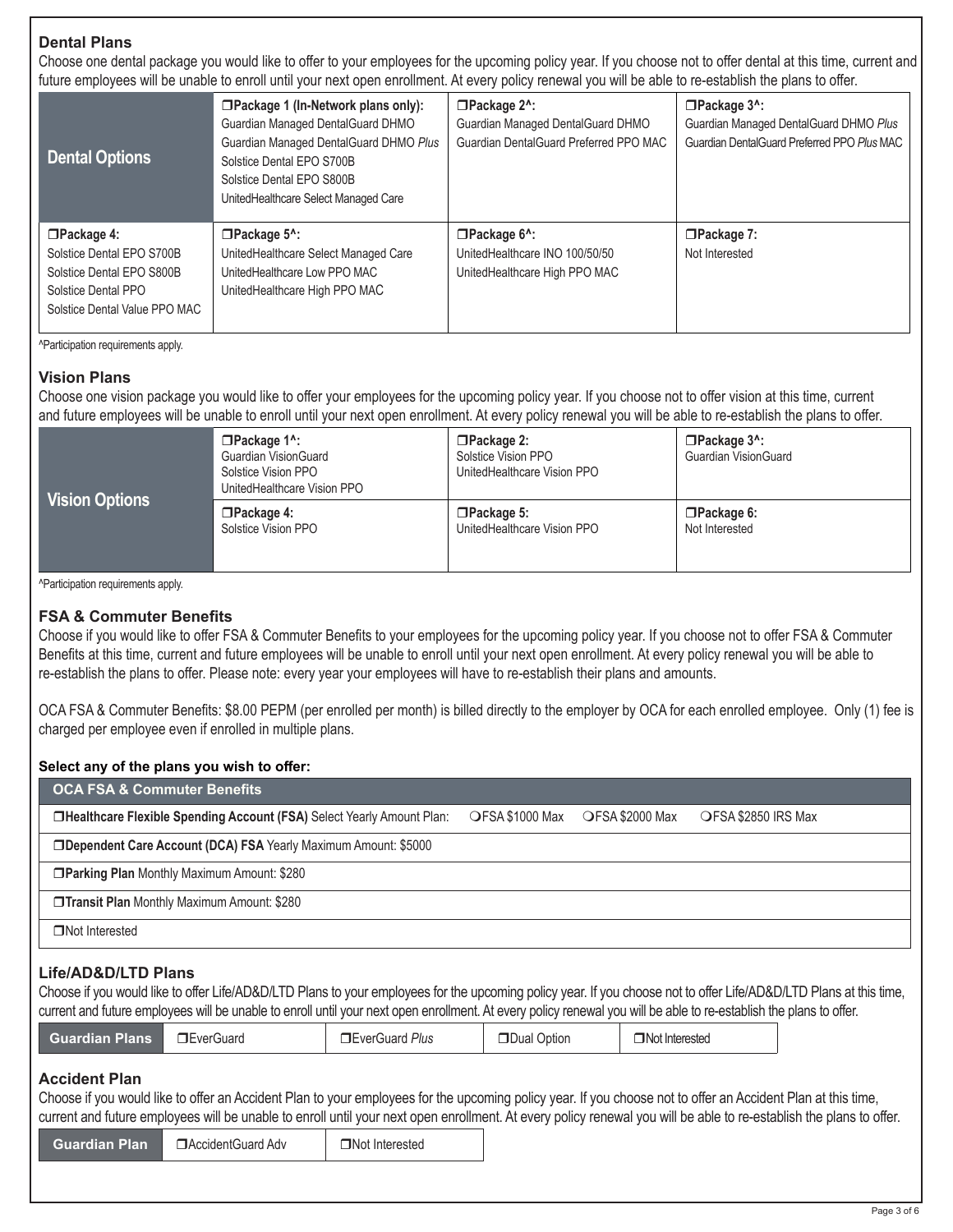# **ID Theft Plans**

Choose if you would like to offer ID Theft Plans to your employees for the upcoming policy year. If you choose not to offer them at this time, current and future employees will be unable to enroll until your next open enrollment. At every policy renewal you will be able re-establish the plans to offer. **Select one option and then select related plan(s)**

| <b>ID Theft Plans</b> | □Allstate Identity Protection        |                                                          | $\Box$ LifeLock                                   | □Not Interested                                                                                                                                                     |  |
|-----------------------|--------------------------------------|----------------------------------------------------------|---------------------------------------------------|---------------------------------------------------------------------------------------------------------------------------------------------------------------------|--|
|                       |                                      | OAllstate Identity Protection                            | OBenefit Elite                                    |                                                                                                                                                                     |  |
|                       |                                      | OAllstate Identity Protection Pro Plus                   | OUItimate Plus                                    |                                                                                                                                                                     |  |
|                       | ODual Option                         |                                                          | ODual Option                                      |                                                                                                                                                                     |  |
|                       |                                      |                                                          |                                                   |                                                                                                                                                                     |  |
| <b>Pet Plan</b>       |                                      |                                                          |                                                   |                                                                                                                                                                     |  |
|                       |                                      |                                                          |                                                   | Choose if you would like to offer a Pet Plan to your employees for the upcoming policy year. If you choose not to offer a Pet Plan at this time, current and future |  |
|                       |                                      |                                                          |                                                   | employees will be unable to enroll until your next open enrollment. At every policy renewal you will be able to re-establish the plans to offer.                    |  |
| <b>Pet Plan</b>       | □Total Pet Plan                      |                                                          | <b>Not Interested</b>                             |                                                                                                                                                                     |  |
|                       |                                      |                                                          |                                                   | This is a discount plan bundle from Pet Benefit Solutions and includes Pet Assure, Pet Plus, AskVet and The PetTag (not insurance).                                 |  |
|                       | Medical ________<br>Dental<br>Vision |                                                          |                                                   |                                                                                                                                                                     |  |
| $\Box$                |                                      | Contribute by Coverage Tier (by percent or flat dollar): |                                                   |                                                                                                                                                                     |  |
|                       |                                      |                                                          | Medical EE Only EE/Sp EE Child(ren) Family Family |                                                                                                                                                                     |  |
|                       |                                      |                                                          | Dental EE Only EE/Sp EE/Sp EE Child(ren) Family   |                                                                                                                                                                     |  |
|                       | Vision                               |                                                          | EE Only EE/Sp EE Child(ren) Family                |                                                                                                                                                                     |  |

#### **Ongoing Payments (Select One)**

- $\square$  Please use electronic funds transfer (EFT) for my monthly payment.\* (Must attach a voided business check)
- $\Box$  Please bill me monthly.
- $\Box$  I would like to enroll in paperless billing. If enrolling in paperless billing we must have an active email address on file.

*If EFT is selected, I hereby authorize HealthPass to initiate electronic funds transfer (EFT) from my account for the payment of my monthly cost of coverage. I understand the debit transaction will occur the 1st of the month or the 1st business day following. In the event that I make changes to my banking arrangements, I understand that I must notify HealthPass to effect the changes for payment collection. All changes must be reported 20 days prior to the effective date of the change by calling HealthPass at 888-313-7277.*

\*The HealthPass Merchant ID is 131575. Check with your financial institution as you may need to provide this ID in order for payments to be processed successfully.

## **G. EMPLOYER CERTIFICATION**

#### **I agree and attest that:**

- □ My business will offer HealthPass medical coverage to every eligible full-time employee and age, sex or health status cannot be used to determine employee eligibility.
- $\Box$  An eligible employee must be defined as one that works no less than 20 hours per week and my business must have at least one (1) such eligible employee.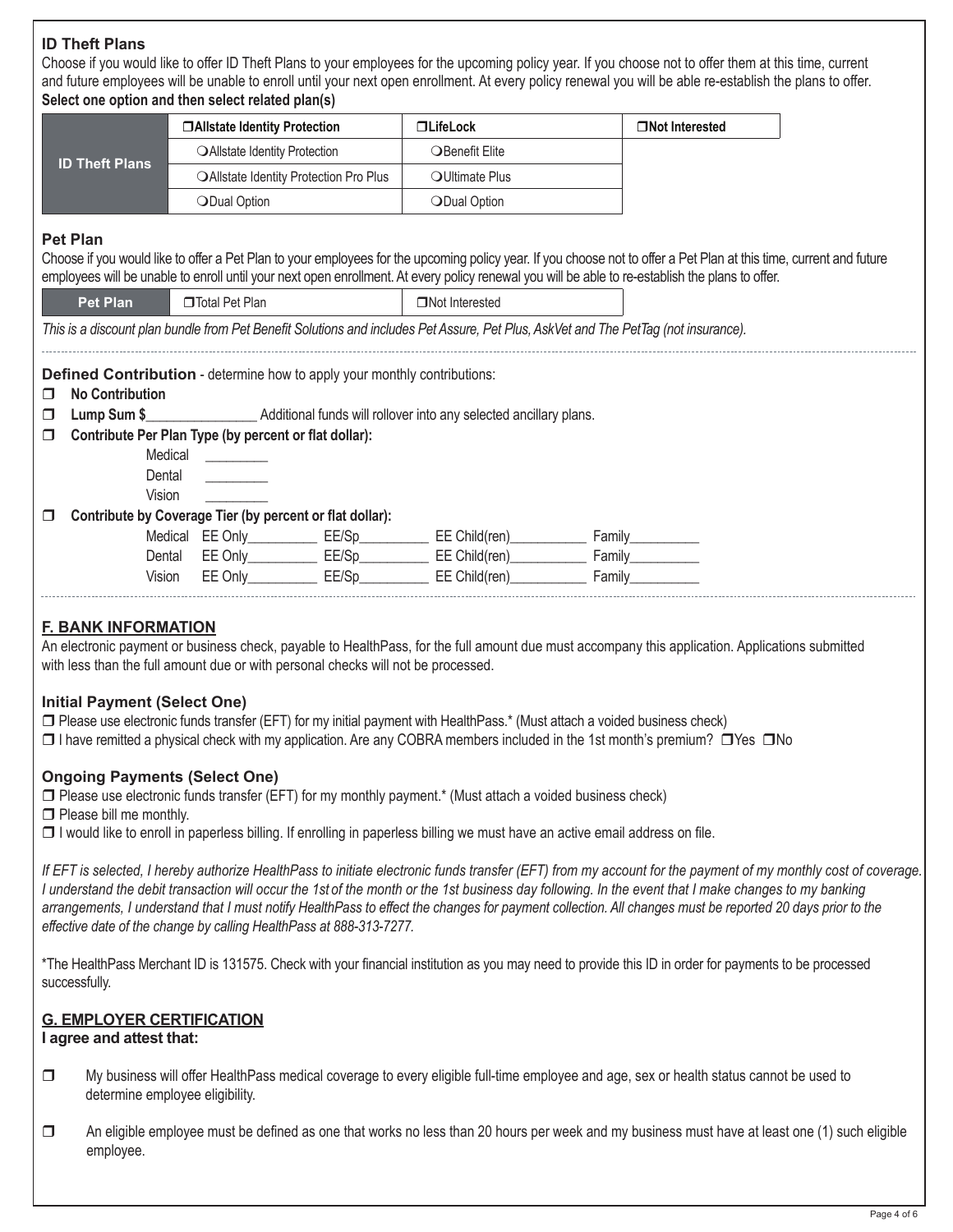- $\Box$  Part-time employees (working less than 20 hours per week), temporary employees, employees working outside of the US, household help, and retirees are not eligible for coverage through HealthPass. Other exclusions may apply.
- $\Box$  The group meets HealthPass participation requirements:
	- Base Carrier offerings: EmblemHealth, Healthfirst and Oxford (Metro only) HealthPass Participation Requirements: 75% of the eligible employees must either enroll in HealthPass or submit a valid waiver. 20% of the total eligible employees must enroll with a HealthPass medical plan.
	- $\bullet$  To include Oxford Liberty Plans Liberty Participation Requirements: 75% of the eligible employees must either enroll in HealthPass or submit a valid waiver. 60% of the total eligible employees, after valid waivers, must enroll in a combination of Oxford – Liberty and/or Oxford – Metro plans.
- $\Box$  The group meets all HealthPass carrier out-of-area coverage requirements

## l **EmblemHealth**

Bridge Plans - Employees can reside in any of the 50 US states. Bridge Program includes: Prime, GHI National, Connecticare, QualCare and First Health networks.

Prime Plans - Employees must live/work/reside in NY, NJ and CT.

Select Care - Employees must live/work/reside in NY.

- Millennium Plans Employees must live/work/reside in the five boroughs, Nassau, Suffolk and Westchester.
- l **Healthfirst**
	- Pro Plans Employees must live/work/reside in the five boroughs, Nassau, Suffolk, Westchester and Rockland.
- l **Oxford**
	- Metro Plans Employees must live/work in NY and NJ.

Liberty Non-Gated Plans - Employees can live anywhere in the continental US.

Liberty Gated (G) Plans - Employees must live in NY, NJ and CT. These members have access to Choice Plus when they travel or have children attending college outside of the Oxford service area (NY/NJ/CT).

 $\square$  This application has been completed with accurate information and has in no way has any information been misrepresented, falsely provided, or reinforced by false documentation that has been presented. Any person who, knowingly and with intent to defraud any insurance company or other person, files an application for insurance or state department of claim containing any materially false information, or conceals for the purpose of misleading, information concerning any fact material here to, commits a fraudulent insurance act, which is a crime, and shall also be subject to civil penalty not to exceed \$5,000 and the stated value of the claim for each such violation plus the amount of the claim on individuals who commit fraudulent insurance acts. Additionally, the State has the right to levy a civil fine of up to \$1,000 for possession of a fraudulent health insurance identification card and up to \$5,000 for each addition card possessed.

## **Please refer to our Eligibility Guidelines for more detailed information.**

## **H. MEDICARE SECONDARY PAYER**

The Medicare Secondary Payer (MSP) provisions apply to situations when Medicare is not the primary payer. If your company has employed 19 or fewer, and employees in the current or preceding year, Medicare is almost always primary. If your company has employed 20 or more employees in the current or preceding year, Medicare is almost always secondary. In the case where an employer has 19 or employees and is part of a multi-employer group health plan (e.g. HealthPass) then Medicare is by default the secondary payer to the group health plan (GHP).

Participating employers with HealthPass that certify they have 19 or fewer employees, and have enrolling employees age 65 or older, must file for the MSP Small Employer Exception Certification. The exception means the employer is not held to the MSP rules governing multi-employer group health plans and Medicare will be the primary payer of Medicare Part A claims for any employee that is a working-aged Medicare beneficiary. For purposes of this calculation both full-time and part-time employees are counted toward the 20 employee threshold. Self-employed individuals participating in a GHP are not counted as employees for purposes of determining if the 20 or more employee requirement is met. The 20 employee or more requirement is met if the employer employed 20 or more employees for each working day in each of 20 or more calendar weeks in the current or preceding year. Note that the 20 weeks do not have to be consecutive. An employer is considered to have 20 or more employees for each working day of a particular week if the employer has at least 20 full and/or part-time employees on its employment rolls each working day of that week.

## **T** My group size per Medicare standards:\*

If your answer is 20 or more, no further action needs to be taken. If your answer is 19 or fewer, and you have at least one enrolling employee age 65+, you must complete and sign the MSP Small Employer Exception Certification [\(www.healthpassny.com\)](http://www.healthpassny.com) and submit it with this application.

# **I. PROGRAM BENEFITS**

Health Advocacy: All members with medical coverage through HealthPass (excluding COBRA enrollees) have access to Health Advocate<sup>™</sup> to assist with navigating many healthcare related issues, including support in understanding claims and accessing providers.